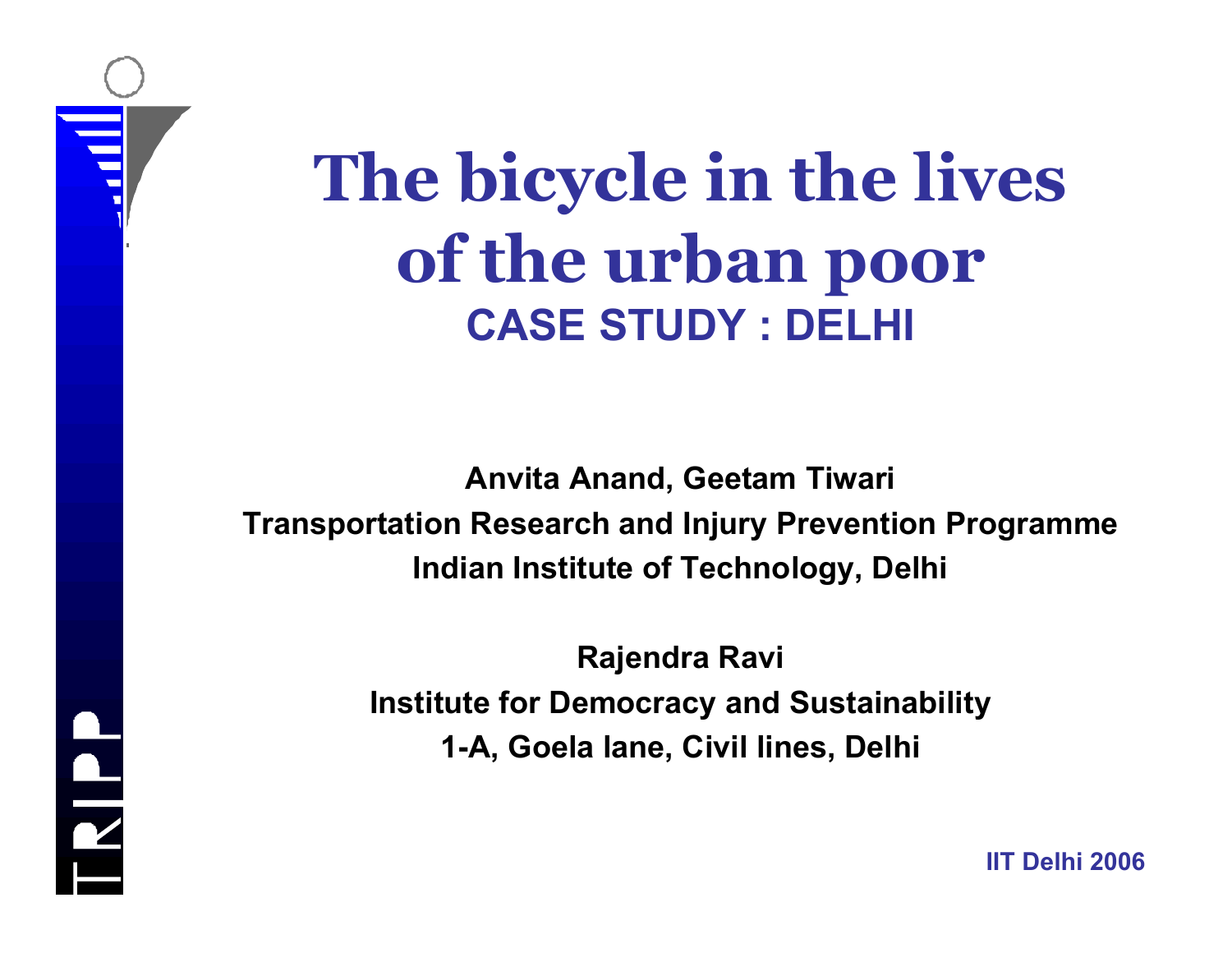### **Urban poor in Delhi**

**75% of the population of Delhi lives in slums, resettlement colonies and unauthorized colonies**



TRIPP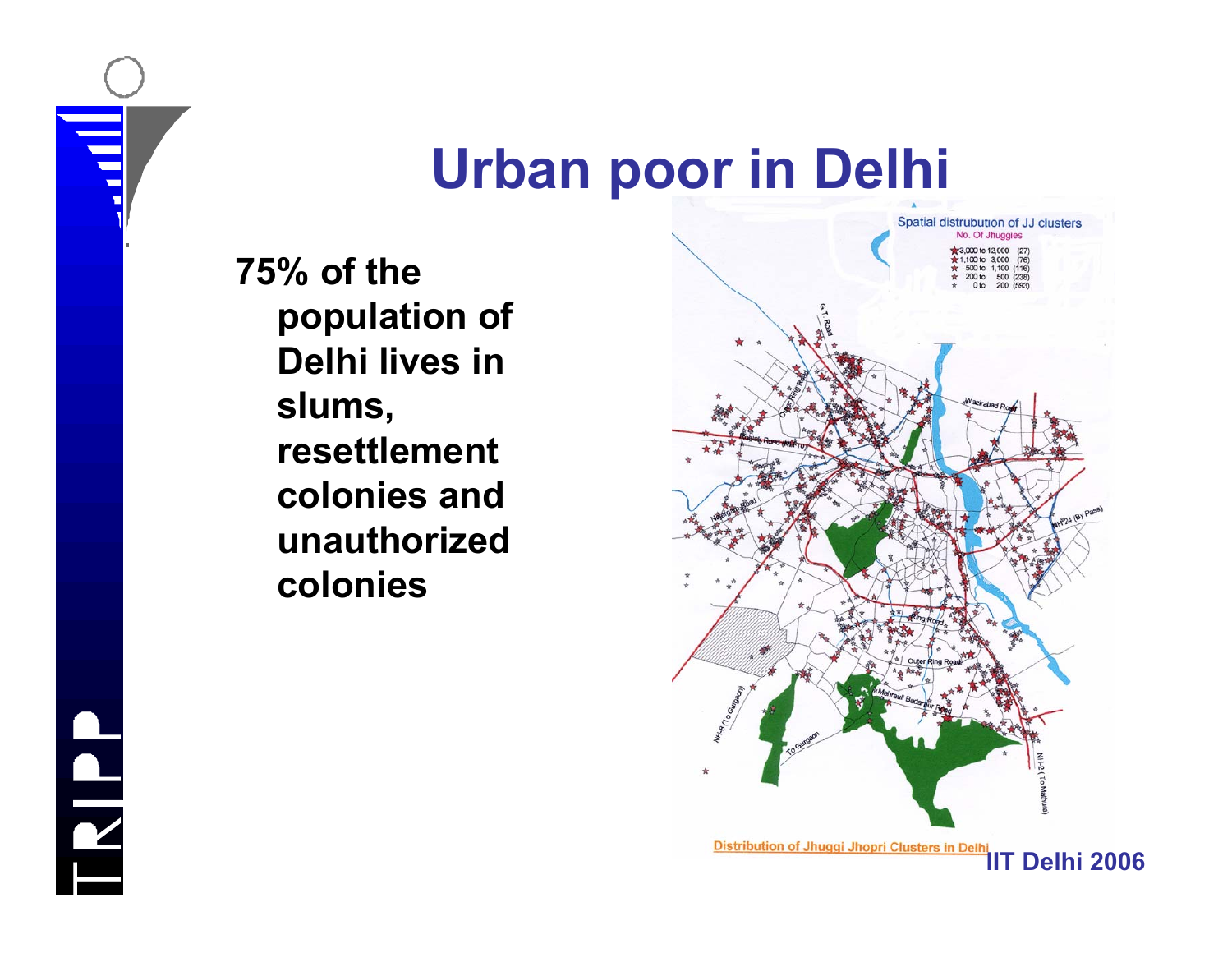## **Differential travel demand**



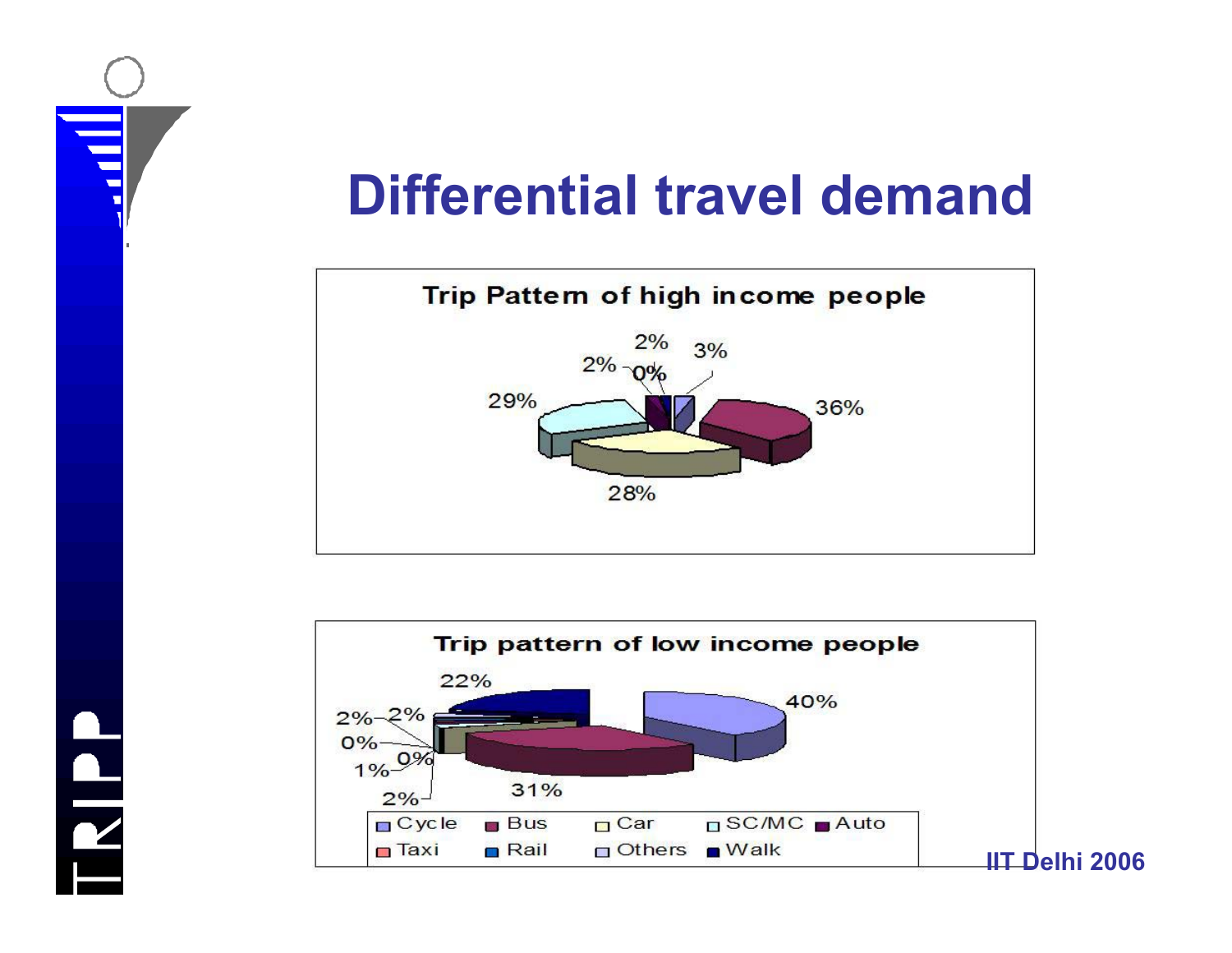### **Bicycles on the streets**

8 percent, or more, of the total trips, in Delhi are made on bicycle.

TRIPP





Many travel more than 15 km in each direction, to work and back.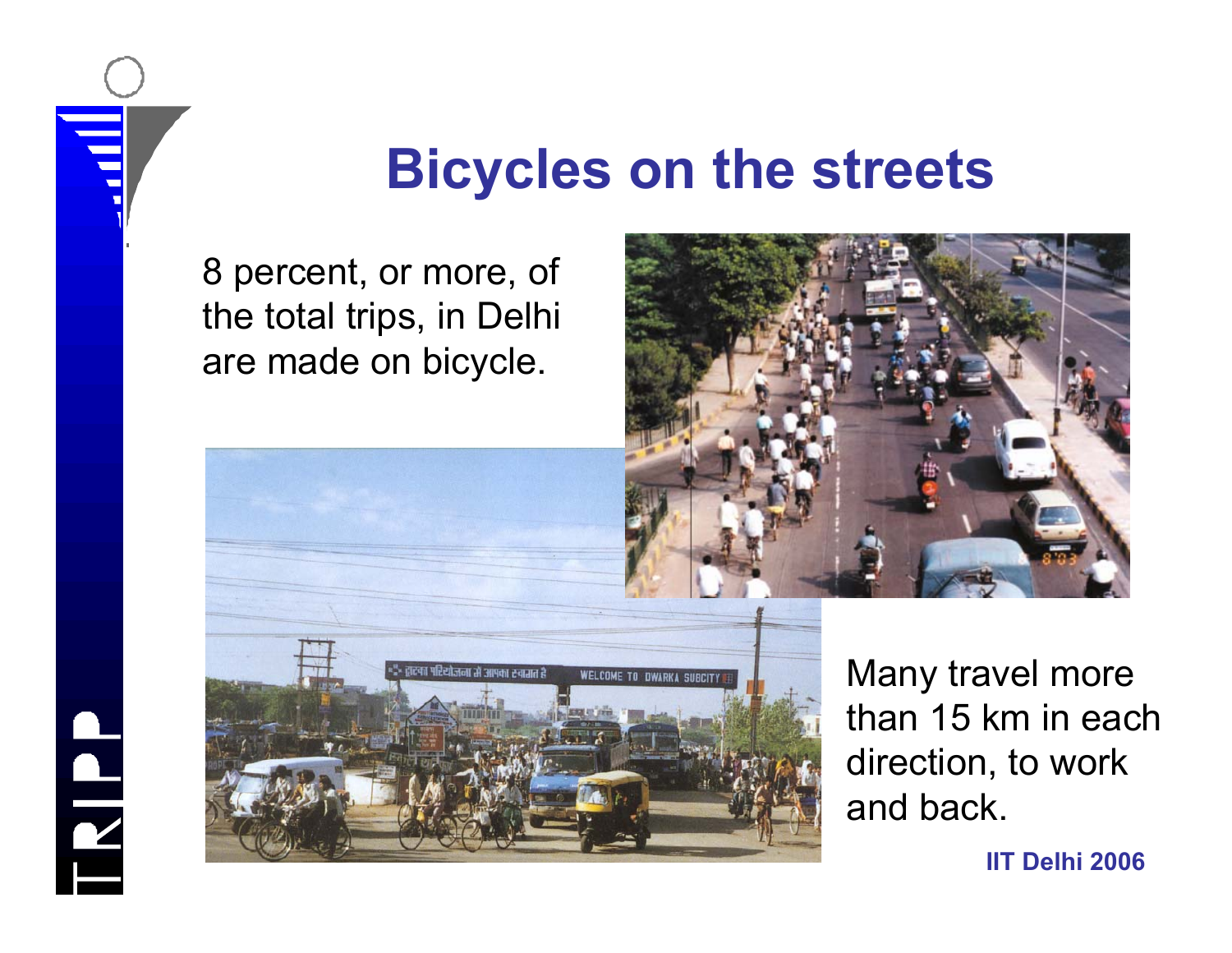

## **A dual dependence**

The bicycle is important in the lives of the urban poor in two ways:

It provides *access* to livelihood

It becomes a *means* of livelihood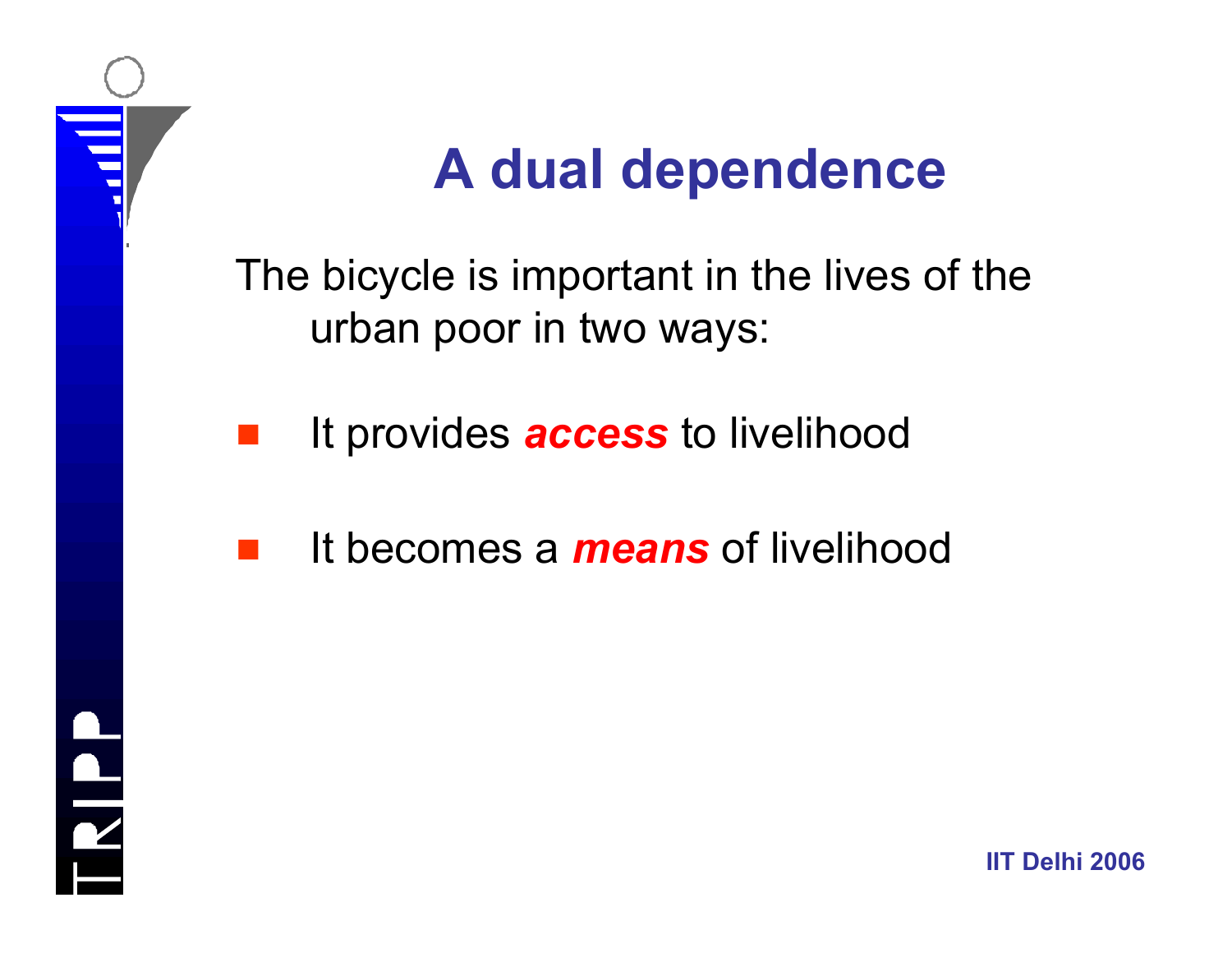



The survey results of two surveys have been used to illustrate the dual dependence

- g Household surveys of families living in slum settlements in Delhi [TRIPP]
- Surveys of the urban working class in Delhi [IDS-TRIPP]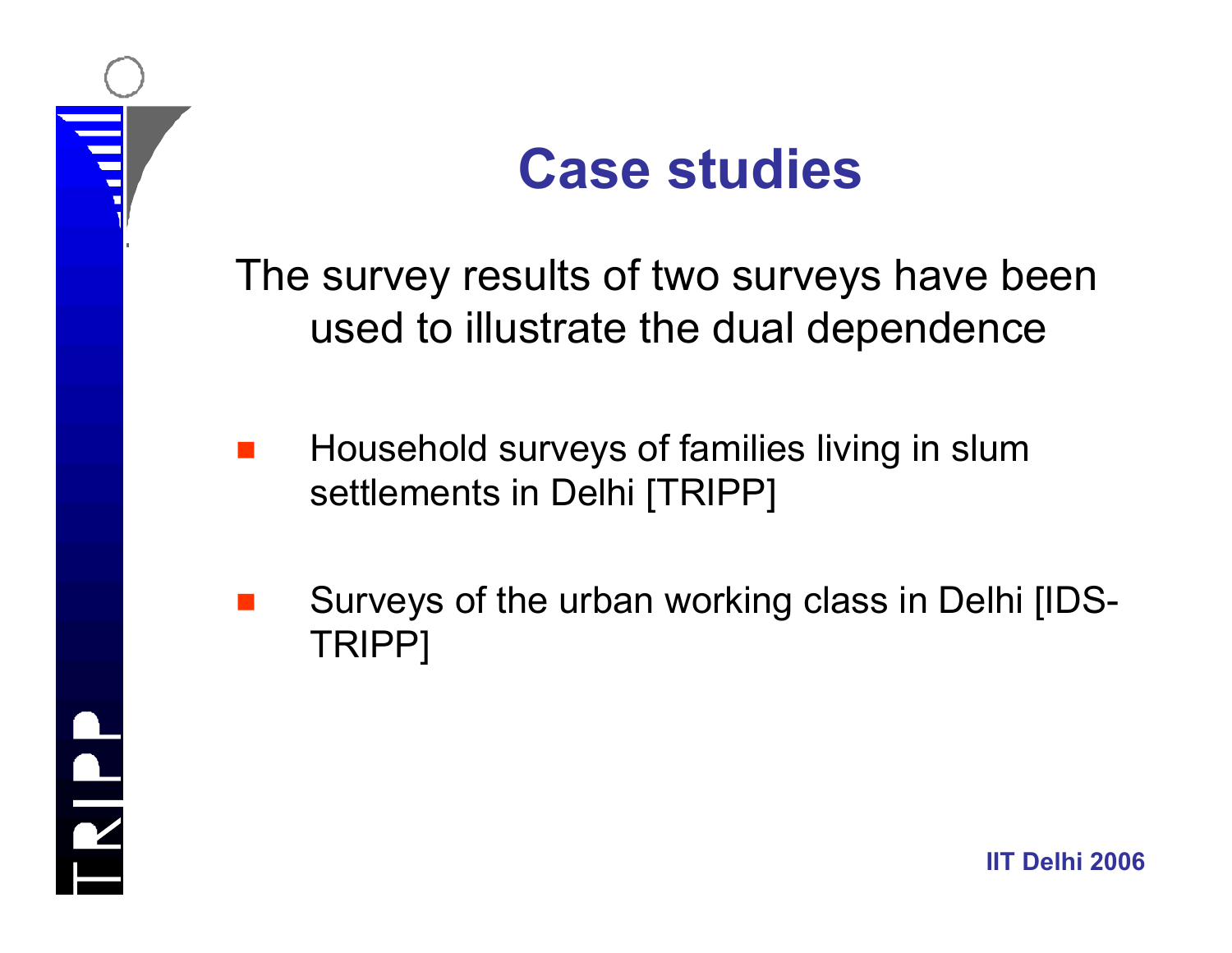

### **Urban poor households**



**Poor households own only NMVs of which the bicycle is predominant**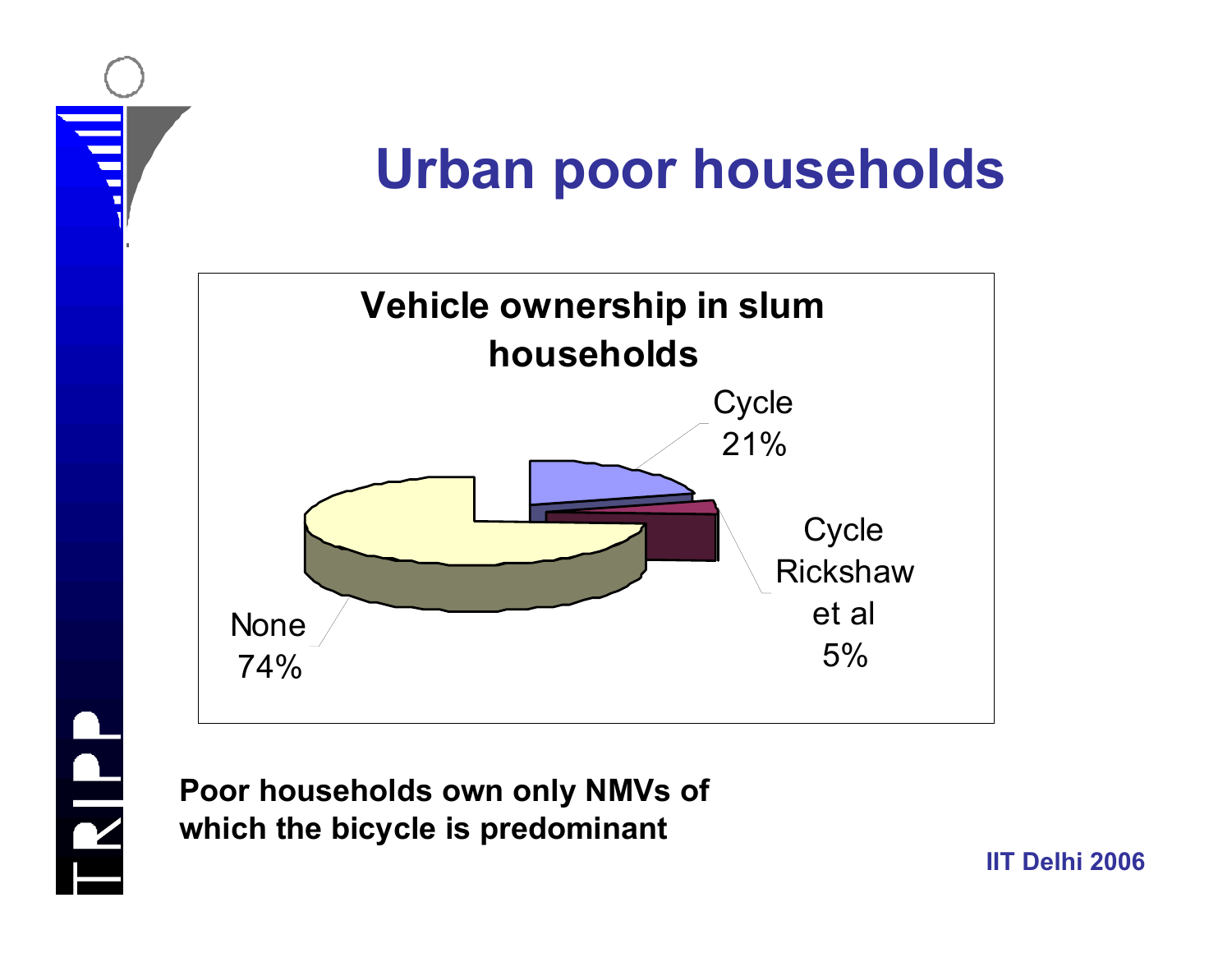## **Urban poor households**

### **Mode of travel for the urban poor**



**82% of the urban poor walk to destinations and 12% use NMVs**

ERIPP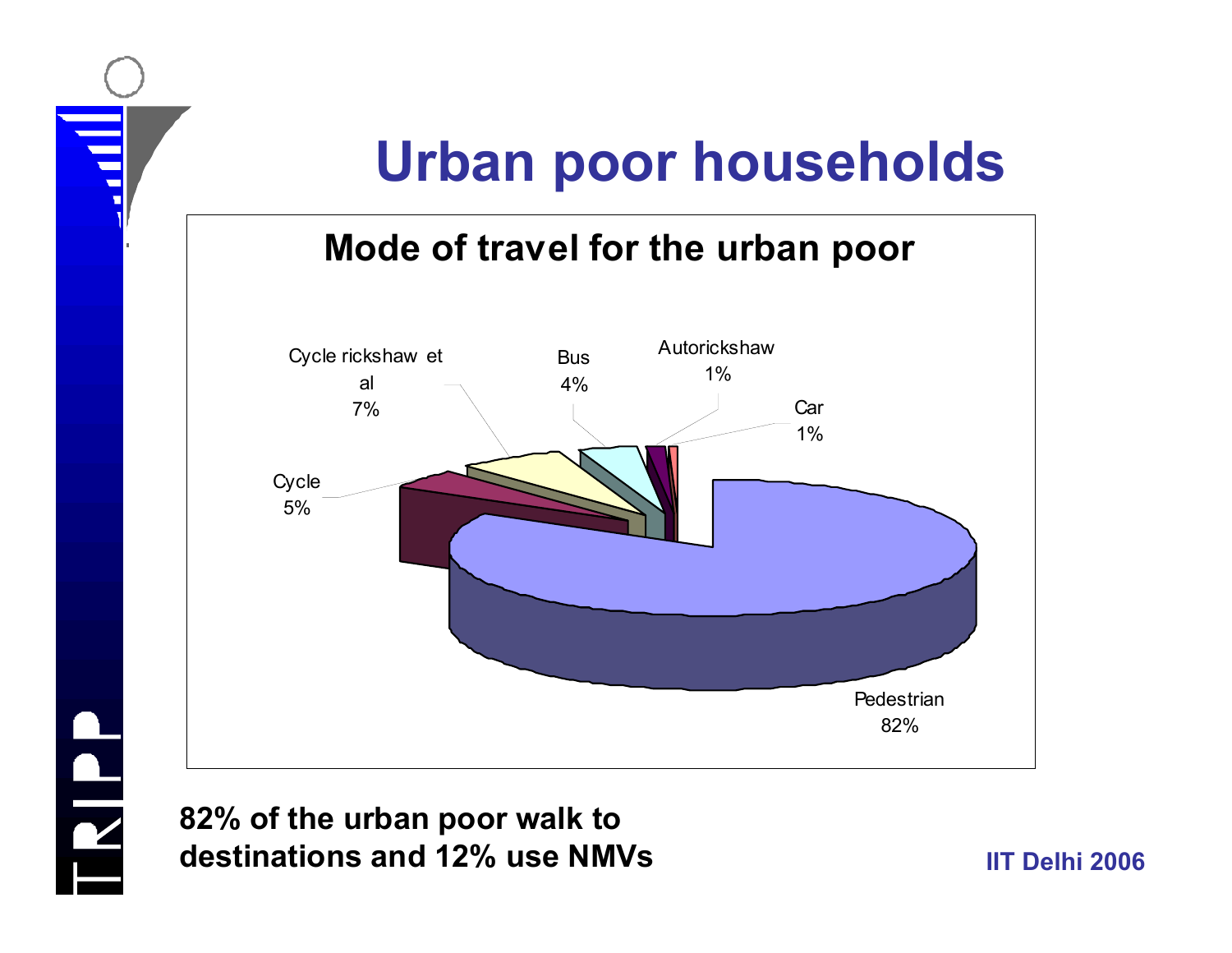



### **85% people travel upto 10 km per day**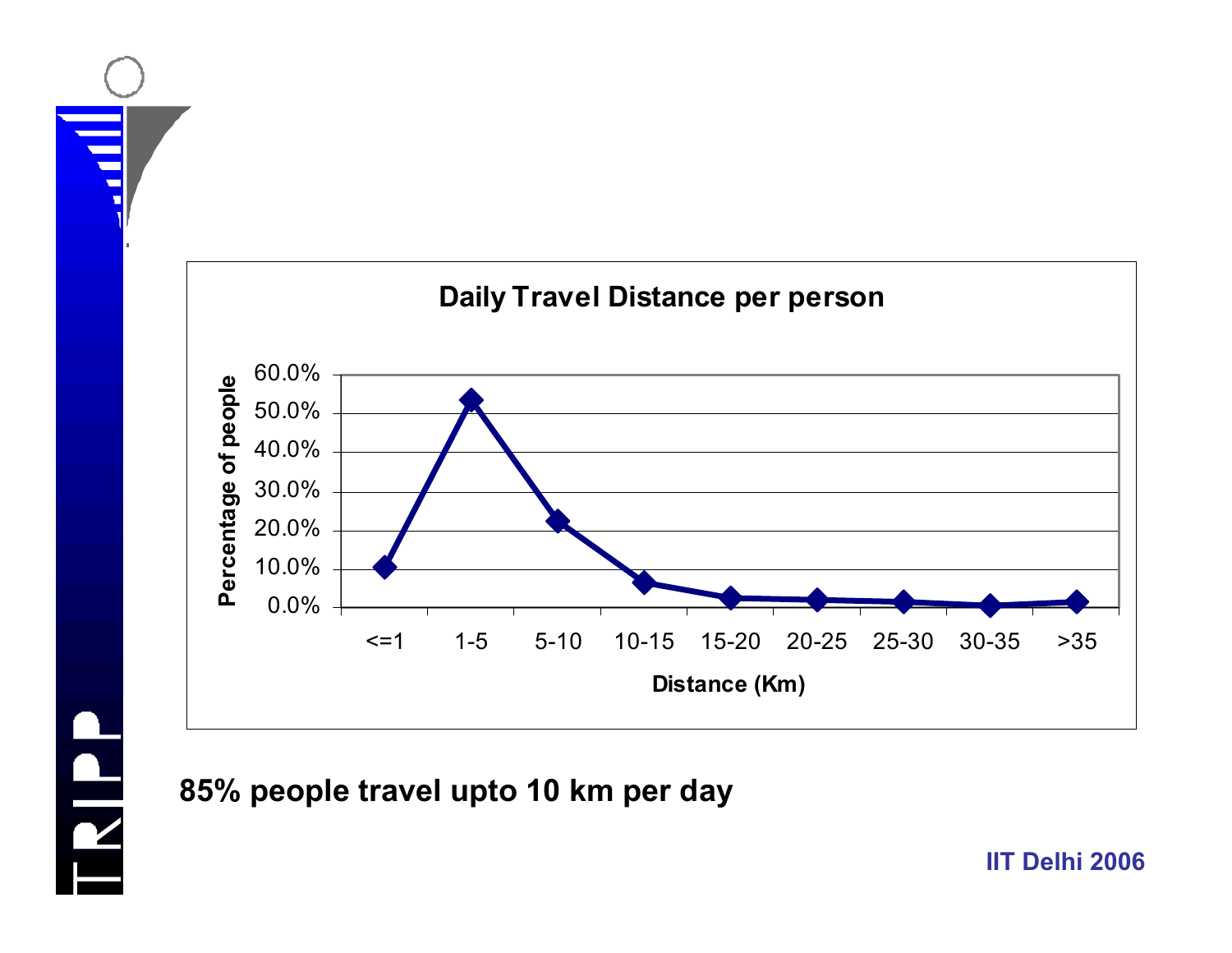

**79% of the lower income working class bicycles to work**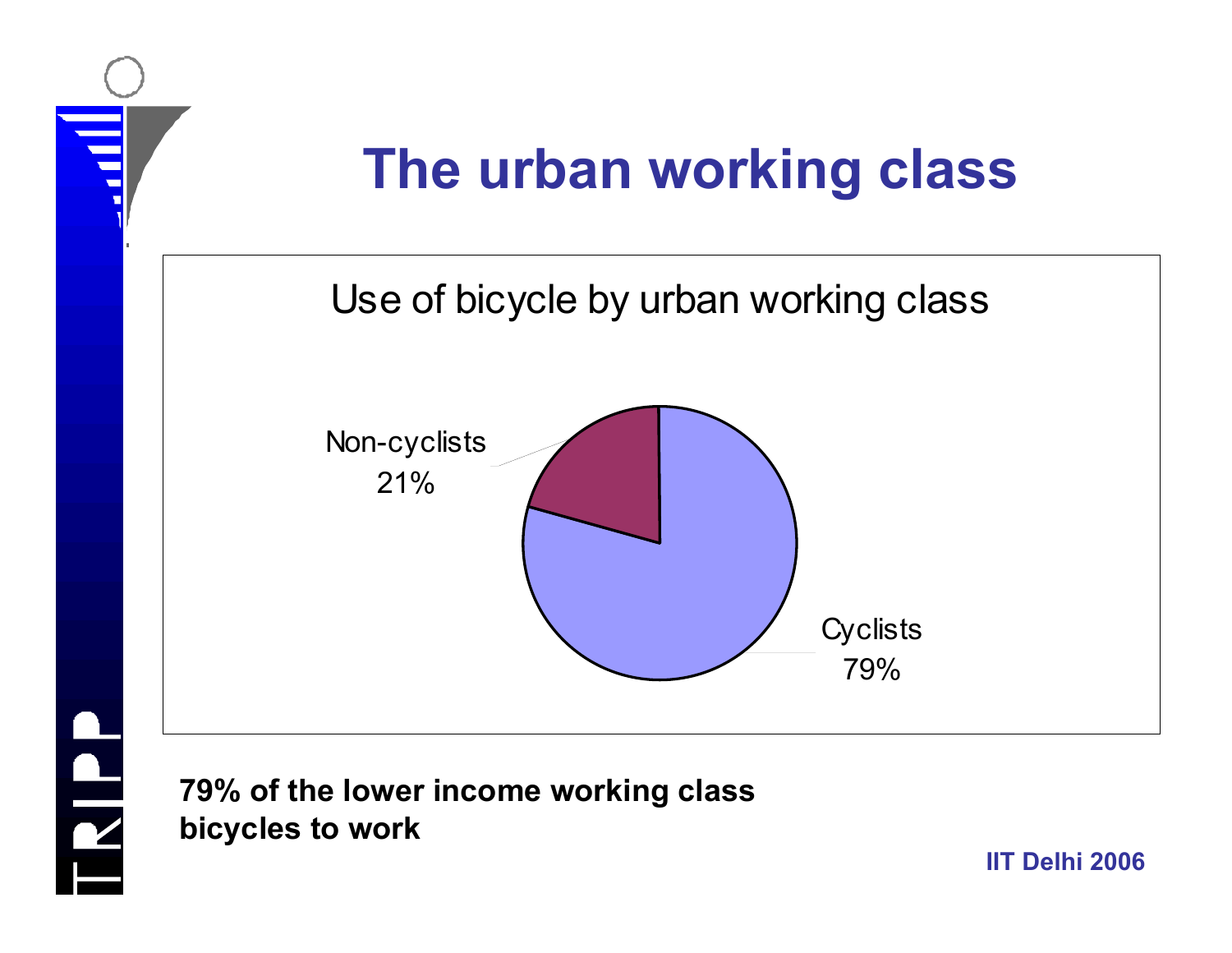

**The people who move around in the city for work use bicycles. People who do not use the bicycle travel to fixed destinations like offices**

HIND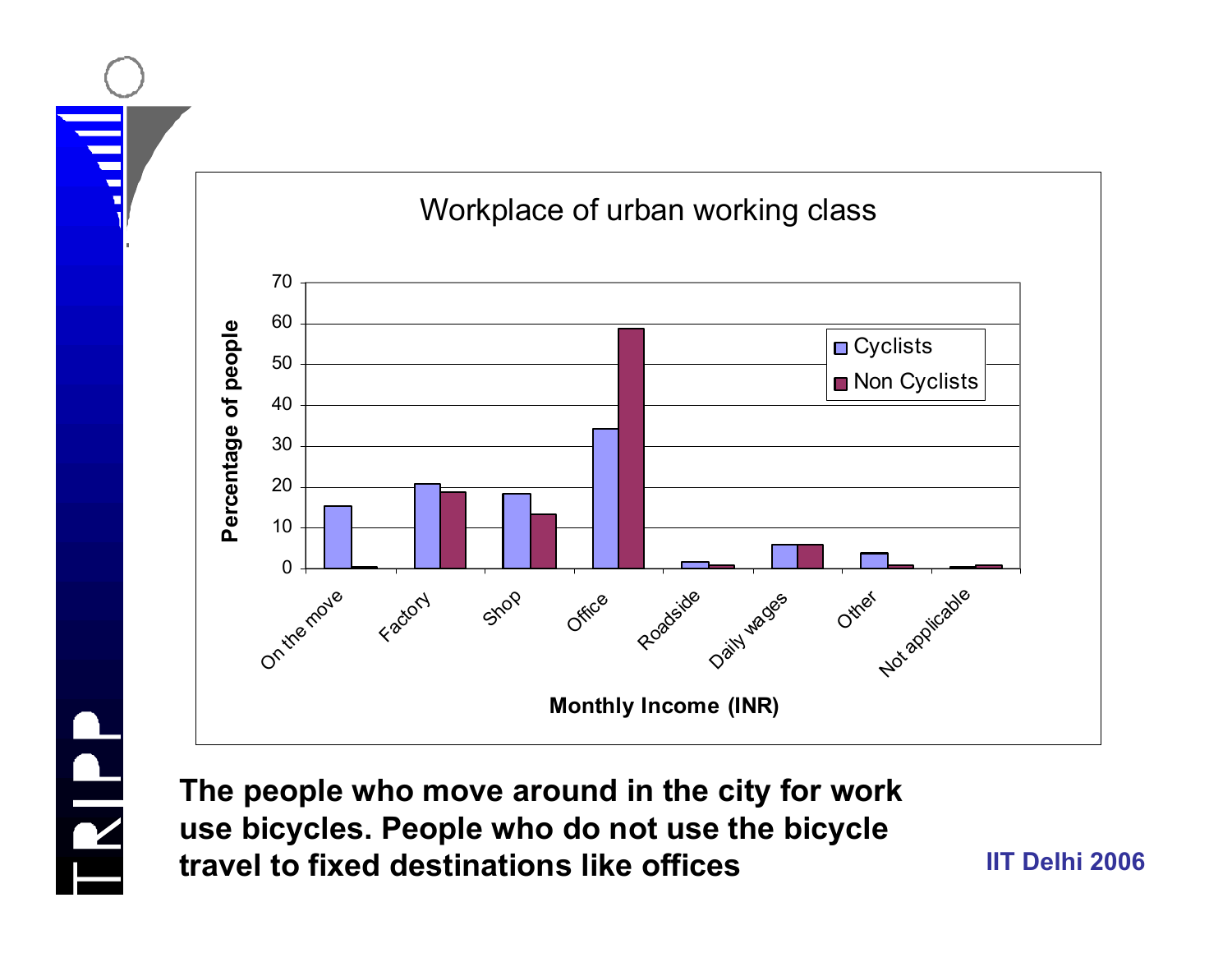



**There are more bicyclists amongst the lowest income groups**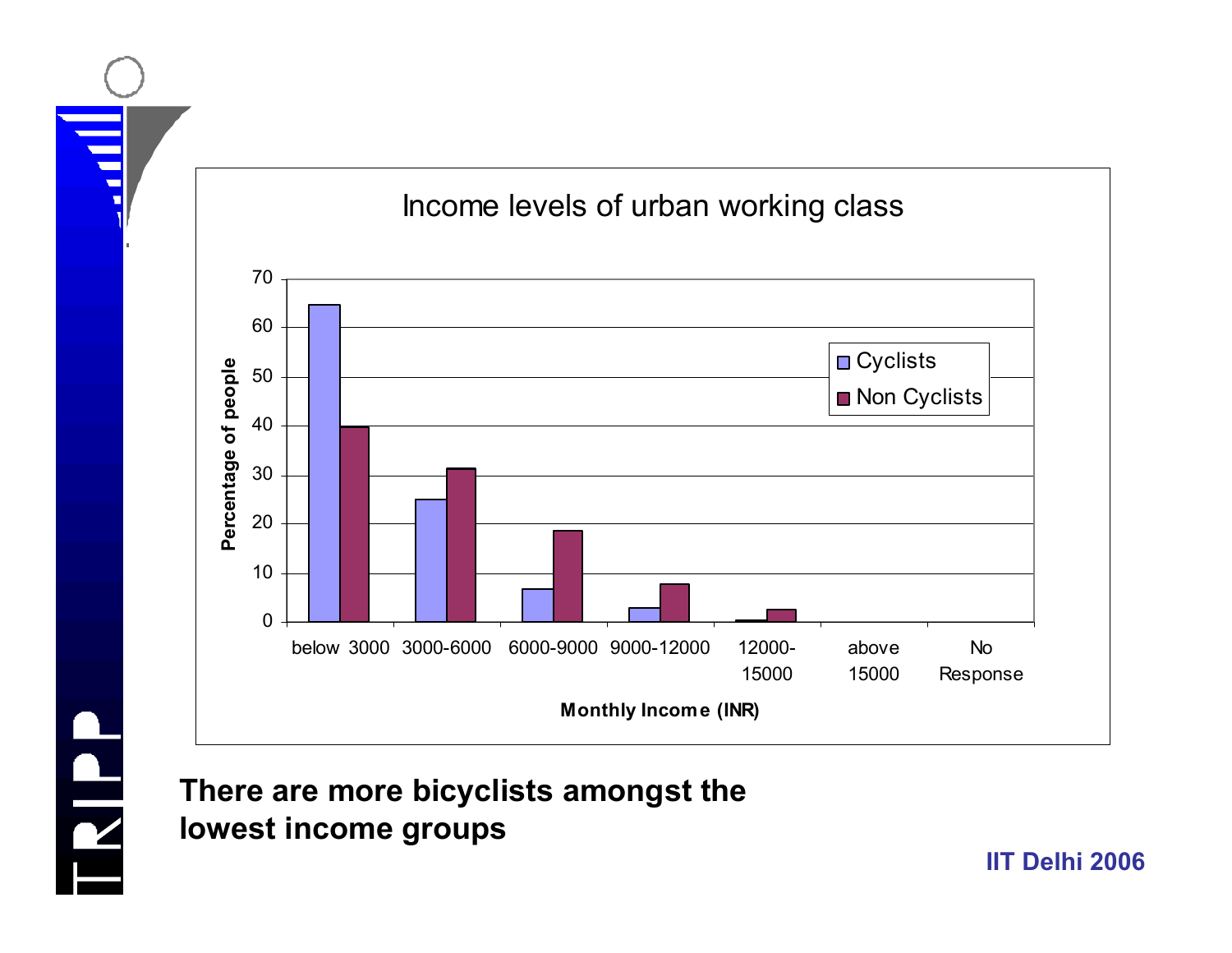

**Cyclists travel as less distances as pedestrians and as long distances as bus-users – travel distance has little effect on cycle use**

**IIT Delhi 2006**



#### Daily travel distance of urban working class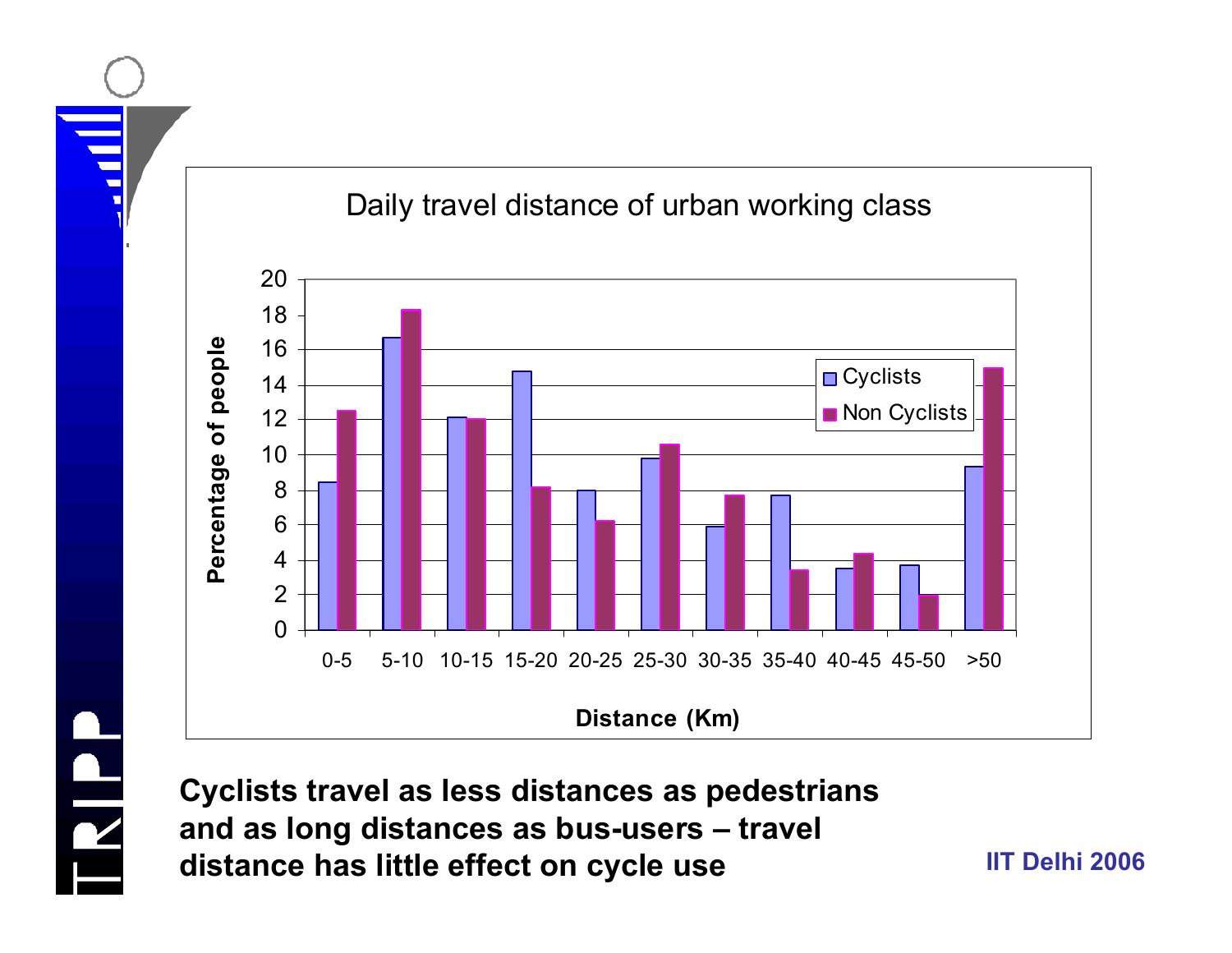# **Cycle as means of livelihood**

### **Examples of Occupations dependent on the Cycle for continuous mobility**

**Government Services** like Postman, Telegraph, Telephone repair man, Malaria department, Electric and Water department, Sweeper, Sanitary worker

**Home-based service providers** like Gardner (park / residences), Rag Picker, Sweeper, Mat maker, Stove-Cooker Repairing, Key maker, Barber

**Delivery men** of Stationary, Newspaper, General store item, Gas Cylinder, Milk, Courier, Medicines supplier, Bidi / Cigarette supplier

**IIT Delhi 2006**

**Vendors** of Cloth, cooked food, fruits, Condiments vendor, Manihari items

RIPP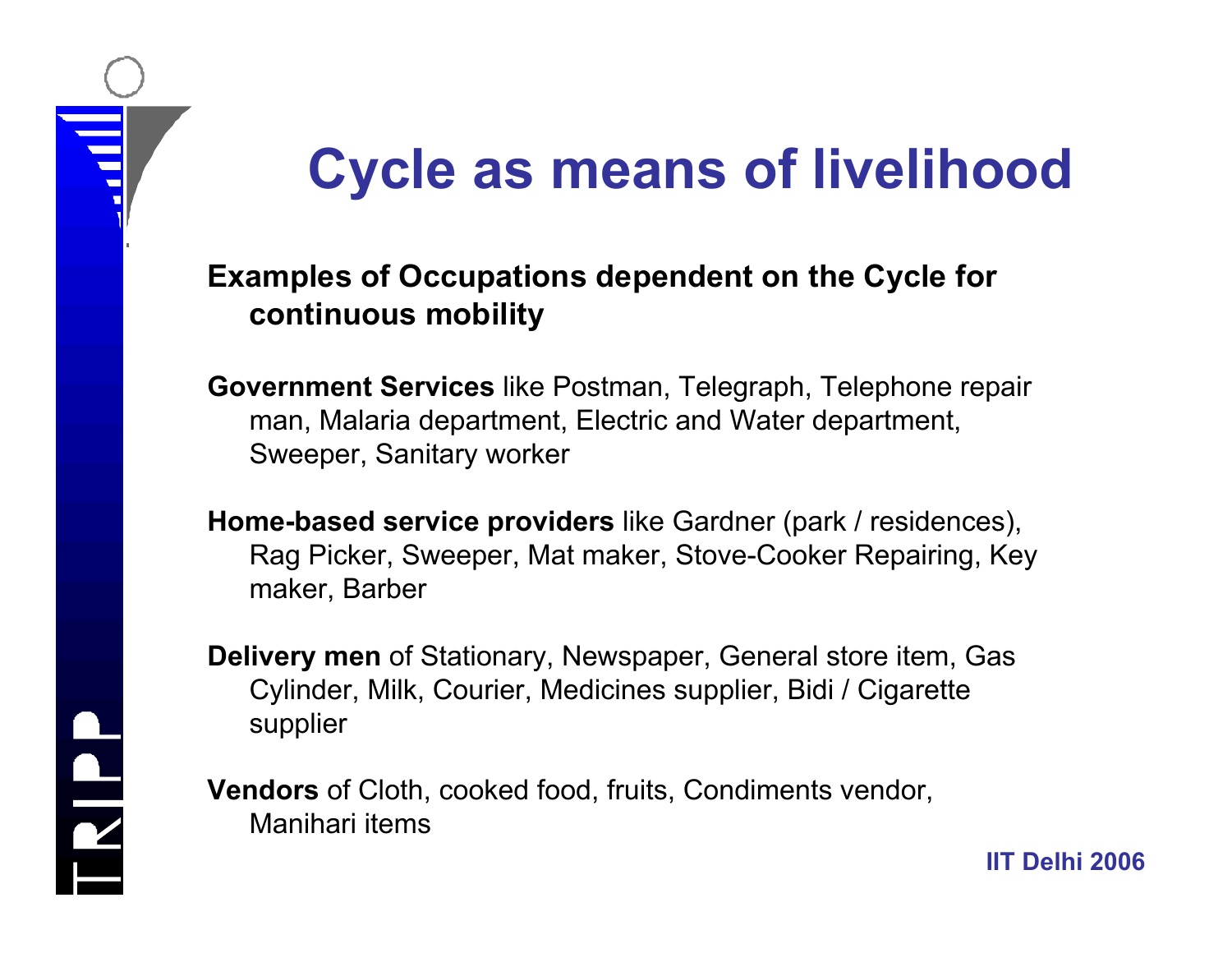





#### **Milkmen – on the door-steps and on the street**

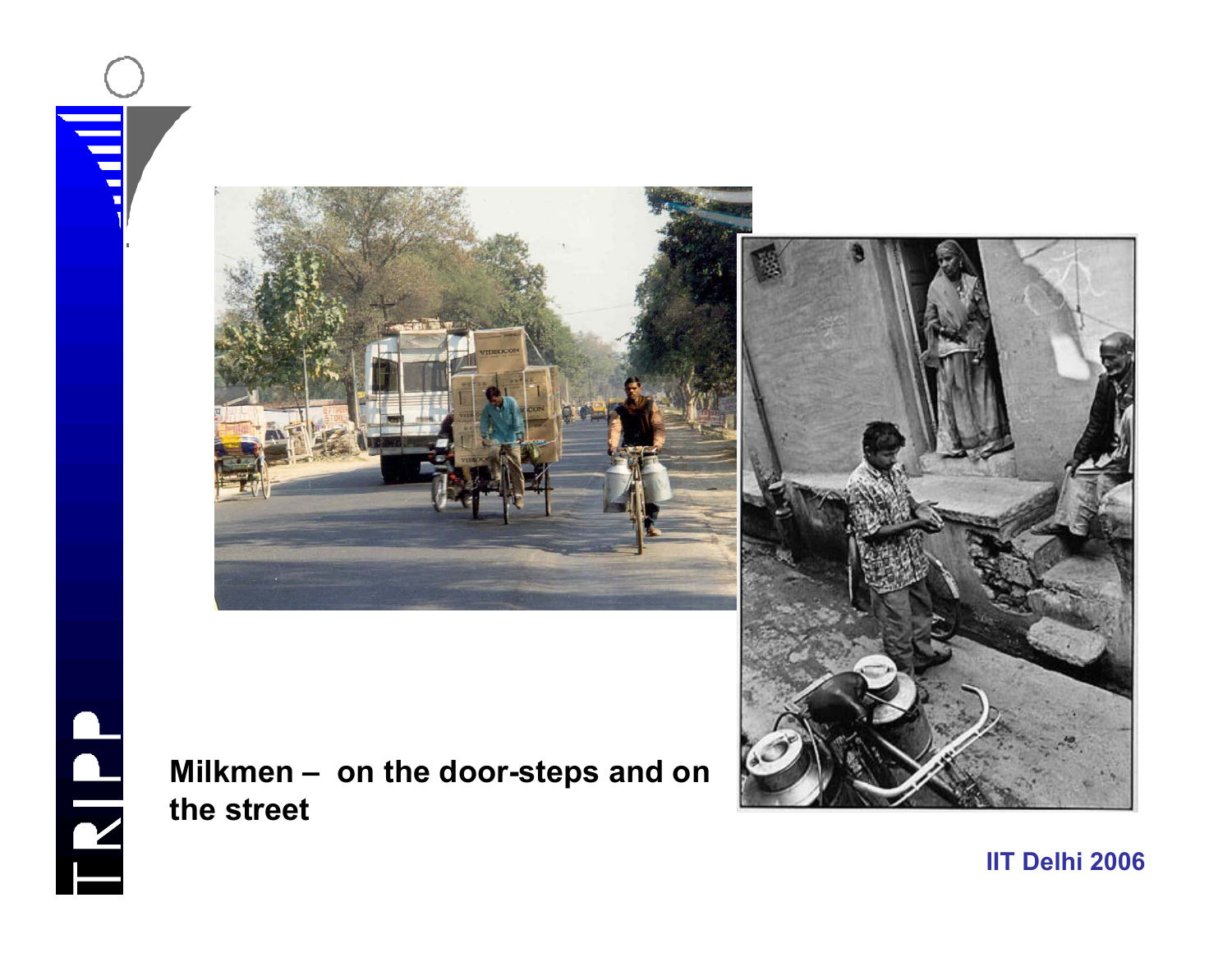





**Delivery services – informal and formal**

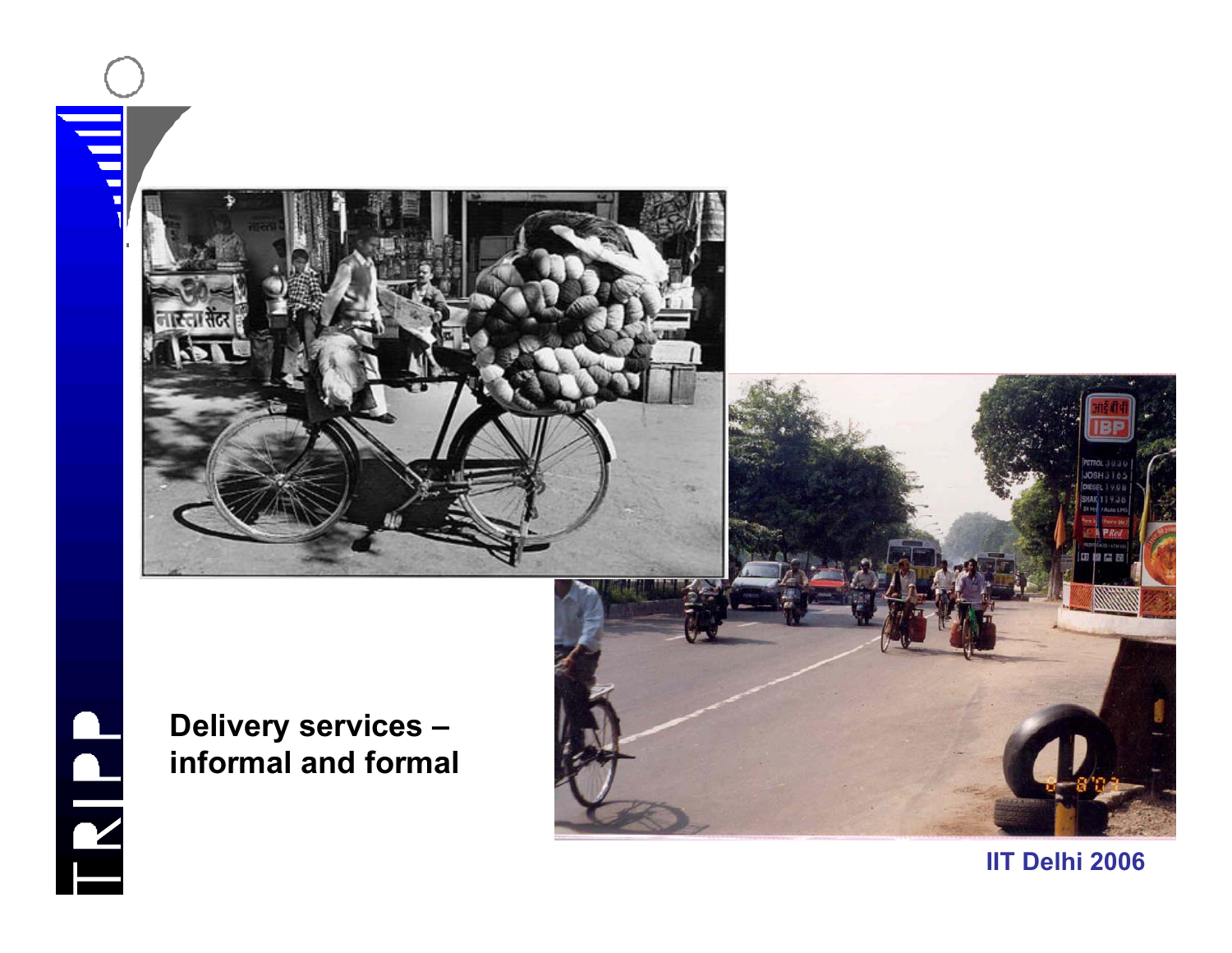